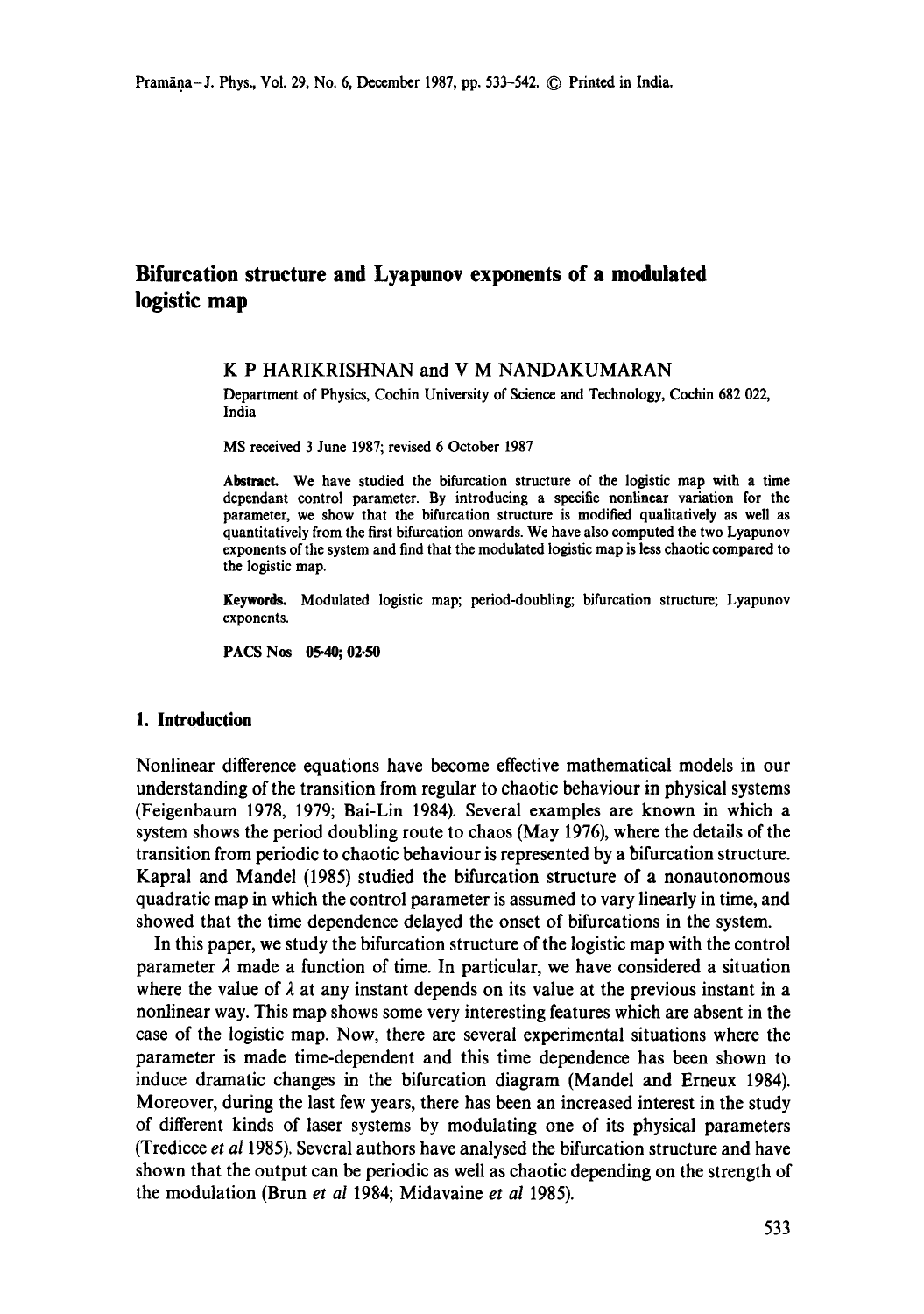In  $\S$ 2 we introduce a modulated logistic map, compute its bifurcation structure and discuss the new features that appear in the diagram. In § 3 we obtain analytically the fixed points of the map up to the 2-cycle and perform a linear stability analysis to confirm some of our numerical results. In  $\S 4$ , we analyse the chaotic region of the map by computing the two Lyapunov exponents of the system. Discussions are presented m §5.

# **2. A modulated logistic map: bifurcation structure**

We consider the following two-dimensional map:

$$
X_{t+1} = 4\lambda_t X_t (1 - X_t),
$$
  
\n
$$
\lambda_{t+1} = 4\mu \lambda_t (1 - \lambda_t).
$$
\n(1)

Here, essentially we modulate the parameter of the logistic map. Now, the role of the control parameter is played by  $\mu$ , which represents the strength of the modulation. We can consider (1) as a map in the space  $\mathbb{R}^1 \otimes \mathbb{R}^1$  and we call it a modulated logistic map.

For  $0 < \mu < 0.75$  we have a single attracting fixed point for  $\lambda_t$  and hence for  $X_t$  also. Therefore, in order to determine the bifurcation structure, we start from the parameter value  $\mu = 0.7$  and increase it by steps of 0.01, always using an initial condition for  $(X_t, \lambda_t)$  in the interval [0, 1], say (0.3, 0.3). The important asymptotic values for  $\lambda_t$ ,  $X_t$ and the corresponding parameter  $\mu$  are collected in table 1.



Figure 1. Bifurcation structure of the modulated logistic map projected in the  $(X,\mu)$  plane. The branches cross over each other in the 4-cycle region resulting in a complete modification of the structure. Note that the second bifurcation is much earlier than in the case of the logistic map and also the asymmetry of the figure.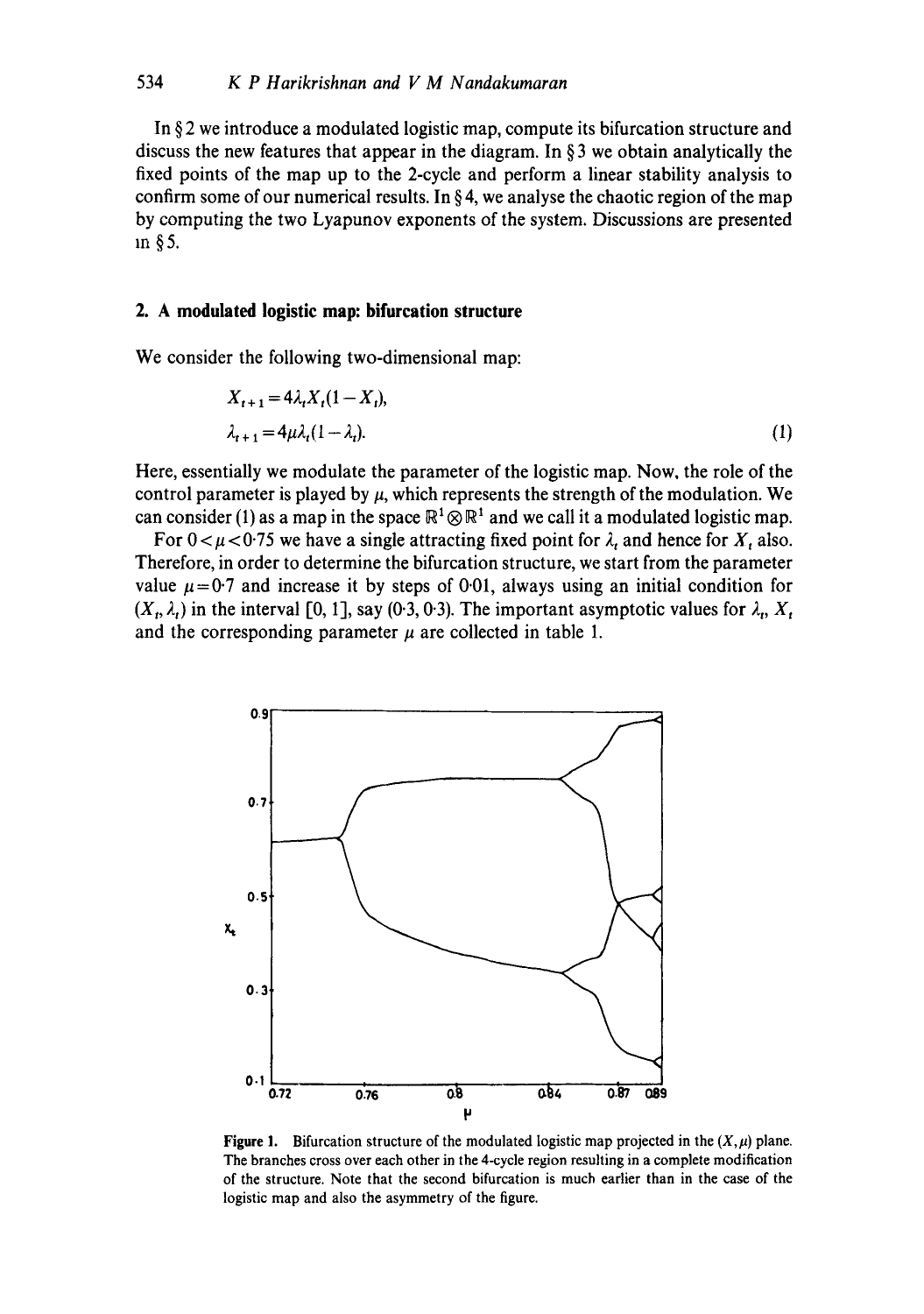| μ    | $\lambda_{i}$                                                                                        | Χ.                                                                                                   |
|------|------------------------------------------------------------------------------------------------------|------------------------------------------------------------------------------------------------------|
| 0.7  | 0.6428571                                                                                            | 0.6111111                                                                                            |
| 0.74 | 0.6621622                                                                                            | 0.6224488                                                                                            |
| 0.75 | 0.6683250<br>0.6649998                                                                               | 0.6202936<br>0.6296404                                                                               |
| 0.78 | 0.5475750<br>0.7729381                                                                               | 0.7489202<br>0.4118614                                                                               |
| 0.8  | 0.5130444<br>0.7994550                                                                               | 0.7539450<br>0.3807031                                                                               |
| 0.84 | 0.4623756<br>0.8352432                                                                               | 0.7534620<br>0.3435580<br>0.7534756<br>0.3435452                                                     |
| 0.85 | 0.4519632<br>0.8421544                                                                               | 0.7340323<br>0.3529470<br>0.7693097<br>0.3208439                                                     |
| 0.87 | 0.3950656<br>0.8316804<br>0.4871584<br>0.8694256                                                     | 0.8688380<br>0.1800840<br>0.4912024<br>0.4870072                                                     |
| 0.89 | 0.3488245<br>0.8086390<br>0.5508806<br>0.8807835<br>0.3738138<br>0.8333148<br>0.4944891<br>0.8898920 | 0.8894232<br>0.1372268<br>0.3829568<br>0.5206940<br>0.8792732<br>0.1587240<br>0.4450920<br>0.4885256 |

**Table 1.** Asymptotic values of  $\lambda_t$  and  $X_t$ .

When we plot these values against  $\mu$ , a three-dimensional bifurcation diagram results. But the essential modification in the bifurcation structure and the new features that appear due to the modulation of the parameter can be clearly shown by taking a two-dimensional projection of the diagram in the  $(X_t, \mu)$  plane, which is shown in figure 1.

It is clear from the figure that even from the first bifurcation onwards the behaviour is quite different from that of the logistic map. One novel aspect of the diagram is that the inner bifurcation branches cross over each other in the 4-cycle region. Although the branches appear to cut each other, it is not so because we are only considering the projection of the 3-dimensional diagram in a 2-dimensional plane. The crossing over of the bifurcation branches is the result of a significant change in the asymptotic behaviour of the system from the normal one, in a small range of the parameter, say  $\mu$ =0.86 to 0.87. In this small range, the branches appear to be very steep indicating that the asymptotic behaviour of the system in this region is very sensitive to small changes in the parameter values. To have a closer look at this region, we calculated the orbits separately in that range by increasing  $\mu$  in steps of 0.002, and is shown in figure 2. From the figure we see that as  $\mu$  is increased from 0.861 to 0.865, the lower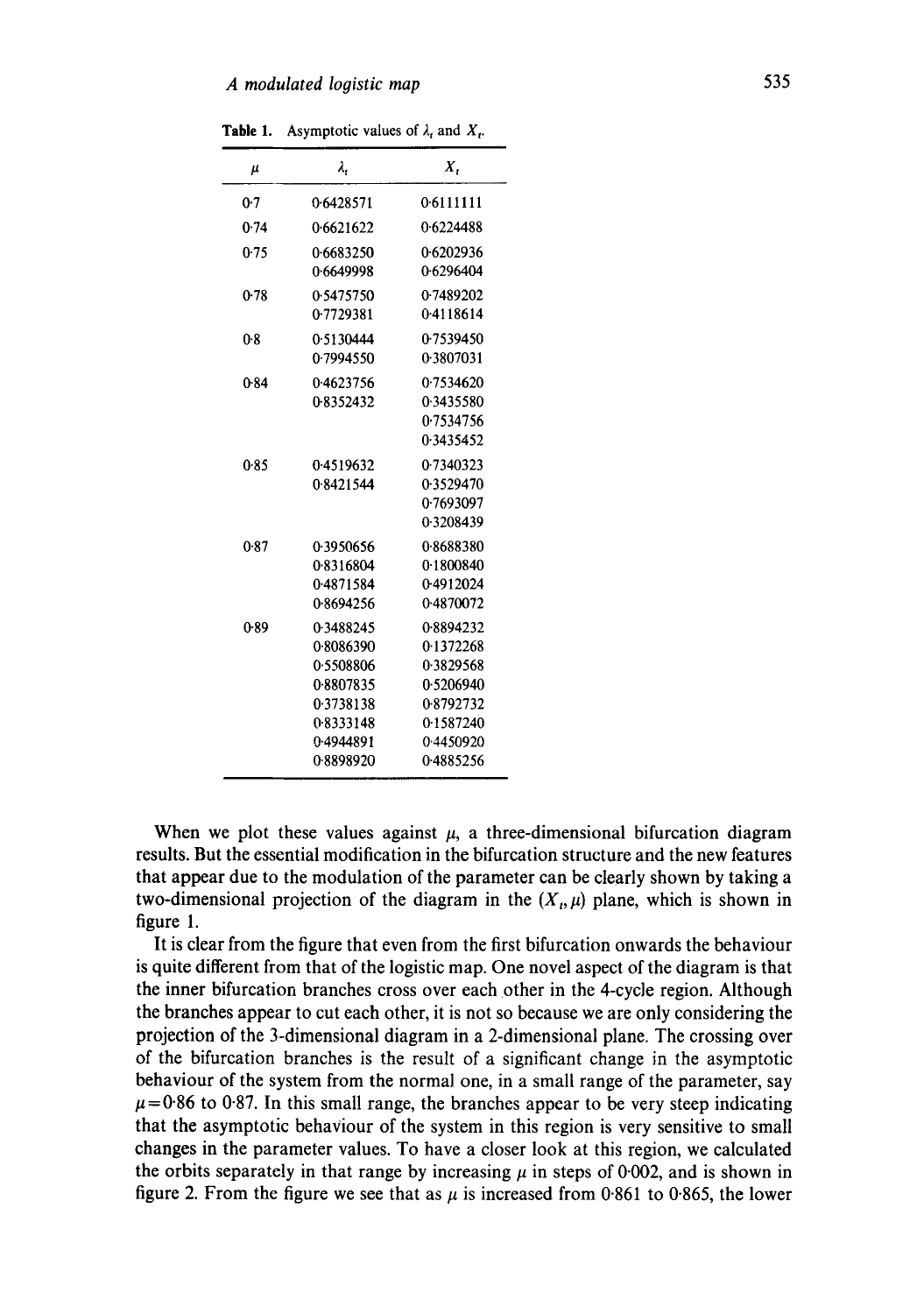

Figure 2. The 4-cycle region of the figure 1 is shown magnified. The branches are very steep in a small parameter range  $\mu = 0.861$  to 0.865 which results in the cross over of the bifurcation branches at a value of  $\mu$  around 0-87.

branch shoots up and the upper branch sharply comes down to eventually cross each other at some value around  $\mu = 0.87$ .

Another important observation is that the bifurcations occur earlier than in the case of the logistic map from the second bifurcation onwards. This is clearly evident in the case of the 2-cycle (see figure 1 or table 1) which becomes unstable at  $\mu = 0.86225$ for the logistic map, whereas, for our map it is somewhere around  $\mu = 0.845$  with the value of the parameter  $\lambda$  still lower. The difference becomes less pronounced as we go to the higher and higher bifurcations. This result is exactly opposite to the one obtained by Kapral and Mandel (1985) and implies that linear and nonlinear variations of the parameter can have entirely different effect on the asymptotic behaviour of the system.

Finally, we note a peculiar aspect of our bifurcation diagram. It is easily seen that figure 1 lacks the symmetry of the bifurcation structure of the logistic map. There is a marked difference in the bifurcations between the upper and lower arms of our bifurcation tree. All the bifurcations of the upper branch appear to be asymmetric whereas that of the lower branch are somewhat symmetric.

#### **3. Linear stability analysis**

In this section, we will try to confirm some of the results obtained above by determining the fixed points of the map analytically and then performing a linear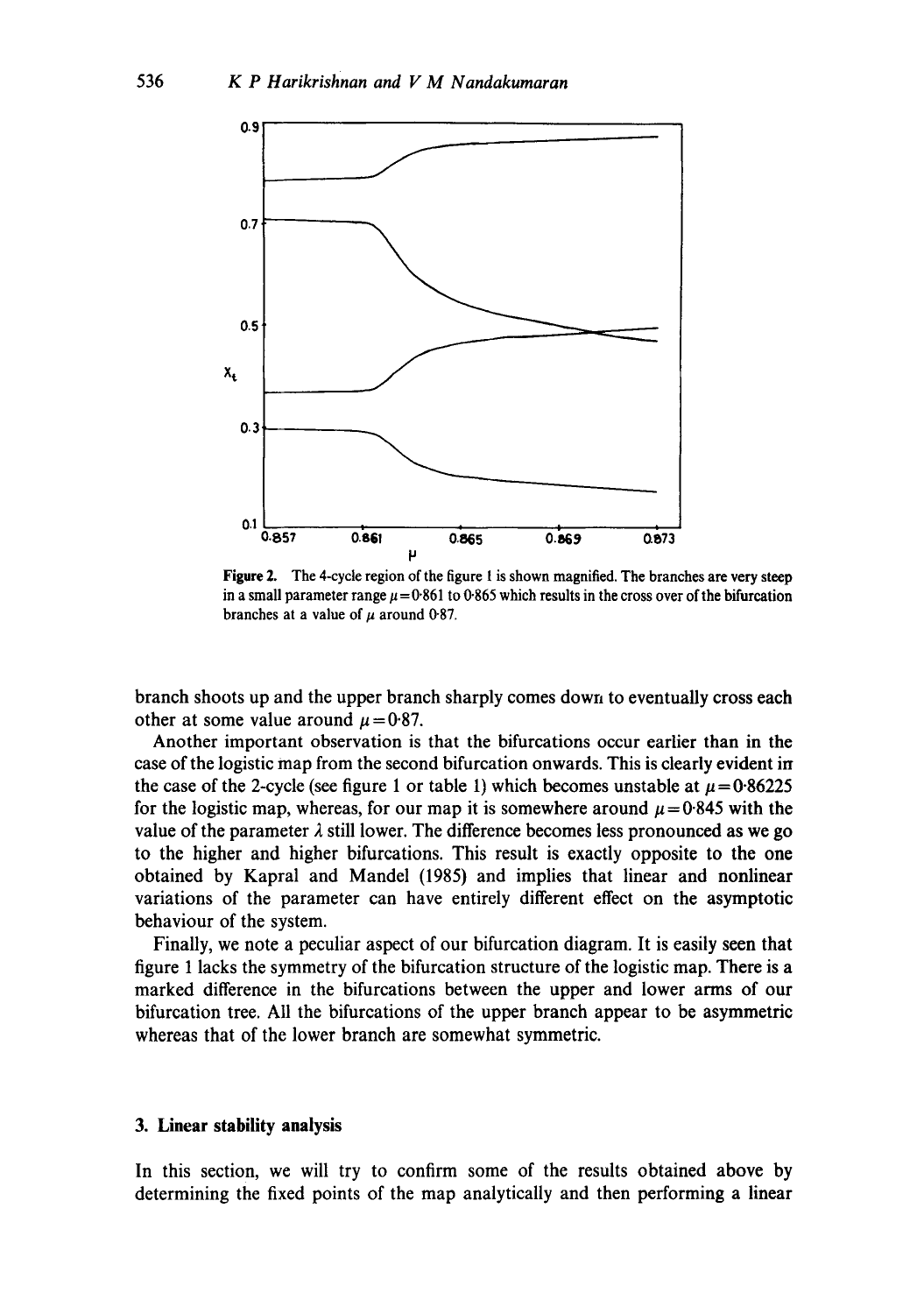stability analysis (Greene 1968; Bountis 1981). Taking  $(X^*, \lambda^*)$  as the fixed point of the map (1), we get:

$$
X^* = [(3\mu - 1)/(4\mu - 1)], \tag{2}
$$

and  $\lambda^* = (4\mu - 1)/4\mu$  (3)

apart from the trivial solution  $(X^*, \lambda^*) = (0, 0)$ . It is evident that, for  $0 < \mu < 1/4$ ,  $(0, 0)$  is the only stable fixed point of the map (1). As  $\mu$  increases beyond 1/4, (3) becomes stable whereas (2) becomes stable only at a higher value of  $\mu$ , say  $\mu'$ . The value of  $\mu'$  is determined by the condition

$$
(4\mu'-1)/4\mu'=1/4 \tag{4}
$$

which gives  $\mu' = 1/3$ .

Therefore, for  $1/4 < \mu < 1/3$ , the stable 1-cycle is given by

$$
(X^*, \lambda^*) = (0, (4\mu - 1)/4\mu) \tag{5}
$$

whereas the nontrivial fixed point given by (2) and (3) becomes stable in the range  $1/3 < \mu < 3/4$  and at  $\mu = 3/4$ , we have the first bifurcation. Now, what we are really interested is in the region  $\mu$  > 3/4. But it is impractical to obtain the fixed points analytically beyond the 2-cycle.

The 2-cycle, say  $(X_1^*, \lambda_1^*)$  and  $(X_2^*, \lambda_2^*)$ , is defined by the following set of four equations:

$$
X_2^* = 4\lambda_1^* X_1^* (1 - X_1^*), \tag{6.1}
$$

$$
\lambda_2^* = 4\mu \lambda_1^* (1 - \lambda_1^*),\tag{6.2}
$$

$$
X_1^* = 4\lambda_2^* X_2^* (1 - X_2^*),\tag{6.3}
$$

$$
\lambda_1^* = 4\mu\lambda_2^*(1 - \lambda_2^*). \tag{6.4}
$$

Since  $(2)$  and  $(3)$  constitute a trivial solution of  $(6)$ , we can solve them completely to get:

$$
\lambda_1^* = (1/8\mu)(4\mu + 1) + (1/8\mu)[(4\mu + 1)(4\mu - 3)]^{1/2},
$$
\n(7)

$$
X_1^* = \frac{(5\mu - 1)}{2(4\mu - 1)} - \frac{1}{2} \left[ \frac{(5\mu - 1)^2}{(4\mu - 1)^2} + \frac{8\mu(4\mu - 1)(\mu^2 - 4\mu - 1)}{\beta(4\mu + 1)(3\mu - 1)} \right]^{1/2},
$$
(8)

$$
\lambda_2^* = (1/8\mu)(4\mu + 1) - (1/8\mu)[(4\mu + 1)(4\mu - 3)]^{1/2},\tag{9}
$$

$$
X_2^* = \frac{(4\mu - 1)(4\mu + 1 - \mu^2)}{(4\mu + 1)(3\mu - 1)} - \frac{\beta X_1^*}{2(4\mu - 1)},
$$
\n(10)

where 
$$
\beta = (4\mu + 1) + [(4\mu + 1)(4\mu - 3)]^{1/2}
$$
. (11)

From (7) and (9), we see that the bifurcation branches of the logistic map are exactly symmetric whereas, (8) and (10) suggest that such a symmetry is lacking in our case. Here, the asymptotic values  $X^*$  and  $X^*$  depend on each other resulting in the observed asymmetry of the bifurcation branches.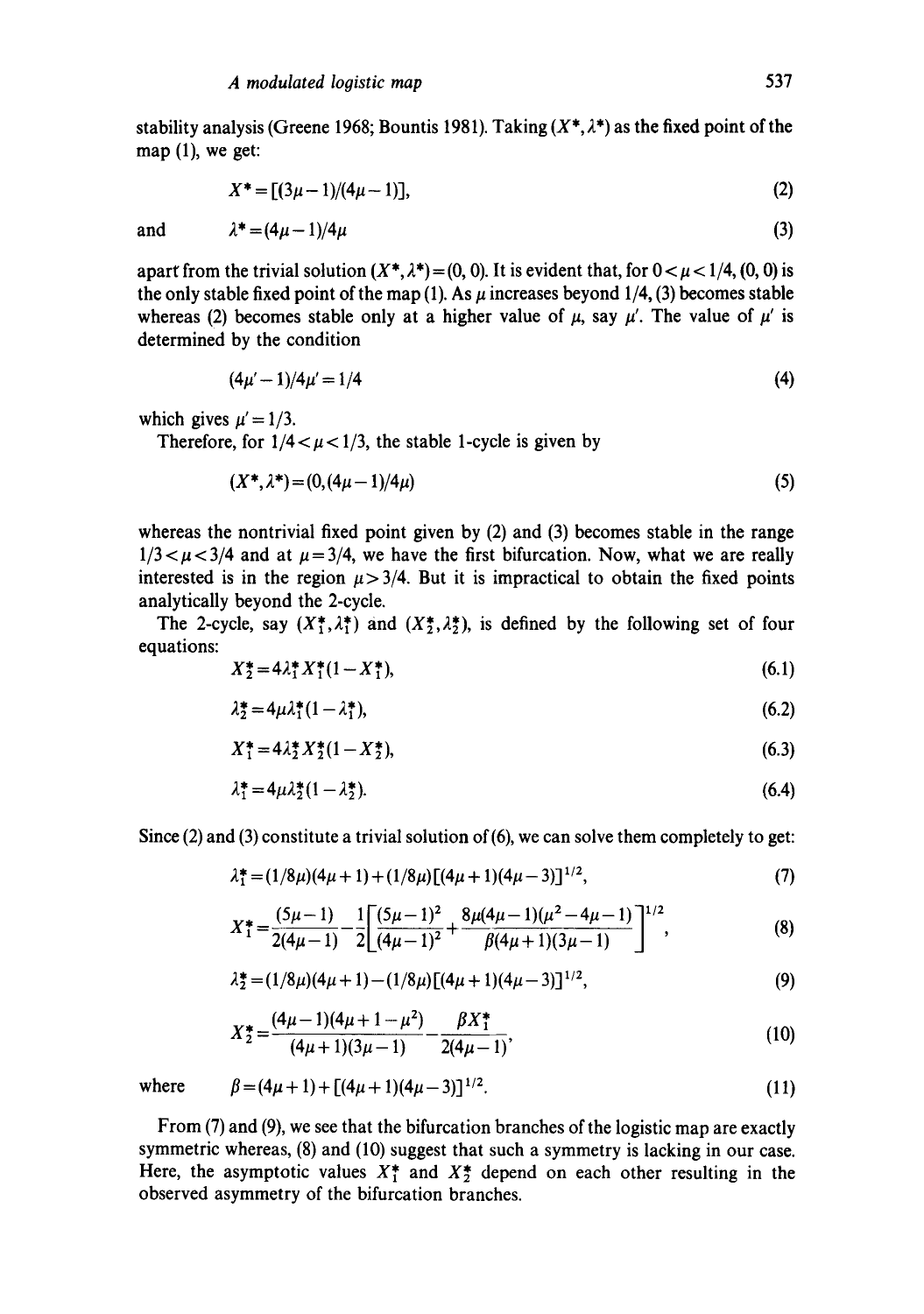Now, to study the stability of the 2-cycle we consider the Jacobian of map (1):

$$
J = \begin{bmatrix} 4\lambda_t (1 - 2X_t) & 4X_t (1 - X_t) \\ 0 & 4\mu (1 - 2\lambda_t) \end{bmatrix}
$$
  
Taking  $M = \prod_{i=1}^{2} J(X_i^*, \lambda_i^*)$ , we have  

$$
\text{Tr } M = 16\lambda_1^* \lambda_2^* (1 - 2X_1^*) (1 - 2X_2^*) + 16\mu^2 (1 - 2\lambda_1^*) (1 - 2\lambda_2^*).
$$
 (12)

For the 2-cycle to be stable, we have the condition  $|Tr M| \le 2$ . Substituting (7)-(10) in (12), the required  $\mu$  values can be obtained numerically. We see that the 2-cycle becomes stable at  $\mu \sim 0.754$  and becomes unstable at  $\mu \sim 0.858$ , which is in agreement with our numerical result that the bifurcations are earlier from the second bifurcation onwards.

#### **4. Lyapunov exponents**

In this section, we attempt to study the chaotic region of the map by estimating the Lyapunov exponent (LE) which plays a crucial role in the theory of dynamical systems. For a chaotic system, it measures the rate of exponential divergence of nearby trajectories in phase space, whereas, for stable periodic orbits, it measures the rate of convergence towards the stable attractor. The dependence of LE of stable and unstable periodic orbits of the logistic map on the control parameter has been studied by Giesel *et al* (1981), using an approximate renormalization procedure. They take negative values for stable periodic orbits, whereas in the chaotic region, their values become positive. Huberman and Rudnick (1980) have studied the LE for chaotic bands and found a power law behaviour as a function of the control parameter.

Since map (1) is a two-dimensional map, we can define two LEs,  $\sigma_1$  and  $\sigma_2$ , one for the X-degree of freedom and the other for the  $\lambda$ -degree of freedom (Lichtenberg and Lieberman 1983). Also, the LE for the  $\lambda$ -degree of freedom, say  $\sigma_2$ , will be same as that of the logistic map. We now compute  $\sigma_1$  and  $\sigma_2$  numerically for several values of  $\mu$  in the range  $\mu = 0.84$  to  $\mu = 1$ . The method we use has been frequently employed in the literature (Benettin *et al* 1976; Lichtenberg and Lieberman 1983) for the numerical estimation of the LE.

Similar to the case of one-dimensional maps, we can define LEs of map (1) as follows: Let M be the matrix given by the product of the Jacobians  $J(x, \lambda)$  of map (1):

$$
M = \prod_{i=1}^{N} J(X_i, \lambda_i). \tag{13}
$$

Then the LEs of the map are given by

$$
\sigma_1 = \lim_{N \to \infty} \frac{1}{N} \ln |\Lambda_1|, \tag{14.1}
$$

$$
\sigma_2 = \lim_{N \to \infty} \frac{1}{N} \ln |\Lambda_2|, \tag{14.2}
$$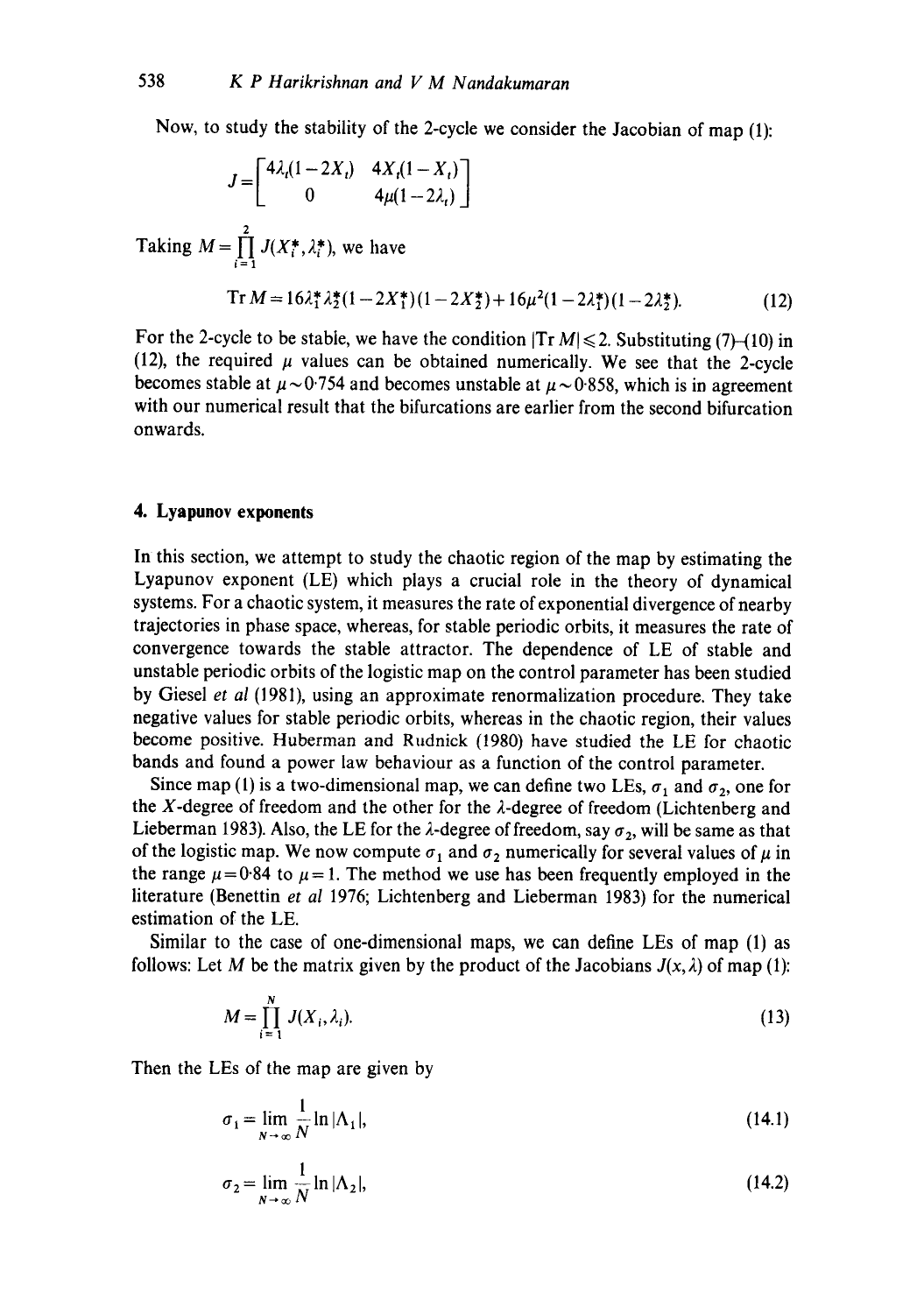where  $\Lambda_1$  and  $\Lambda_2$  are the eigenvalues of M given by

$$
\Lambda_1 = \prod_{i=1}^{N} 4\lambda_i (1 - 2X_i),\tag{15.1}
$$

$$
\Lambda_2 = \prod_{i=1}^{N} 4\mu (1 - 2\lambda_i). \tag{15.2}
$$

Note that  $\sigma_2$  reduces to the LE of the logistic map.

Now, in order to evaluate these numerically, we take a particular  $\mu$  value for the map. Starting from an initial value  $(X_1, \lambda_1)$ , we iterate the map N times and calculate the Jacobian at all these  $N$  iterates. We then evaluate  $M$  and the corresponding eigenvalues  $\Lambda_1$  and  $\Lambda_2$  and calculate the quantities  $(1/N)\ln|\Lambda|$ . Repeating this for several  $N$  values, we plot these quantities against  $N$  separately. The same is repeated for other  $\mu$  values and the results are shown in figures 3 and 4. From the behaviour of the graph, we see that  $(1/N)\ln|\Lambda_1|$  and  $(1/N)\ln|\Lambda_2|$  settle down to almost constant values as  $N \rightarrow \infty$ , which serves as an approximate estimate of the LE and can be directly read from the graphs.

A comparison of figures 3 and 4 reveals some interesting features.  $\sigma_2$  is negative in the regular region but becomes positive as  $\mu$  crosses over to the chaotic phase. At  $\mu$ =0.96,  $\sigma_2$  is negative indicating the existence of a periodic window, where the



**Figure** 3. An approximate numerical estimation of the Lyapunov exponent of the modulated logistic map for the X-degree of freedom. Note that it is negative for all values of  $\mu$ .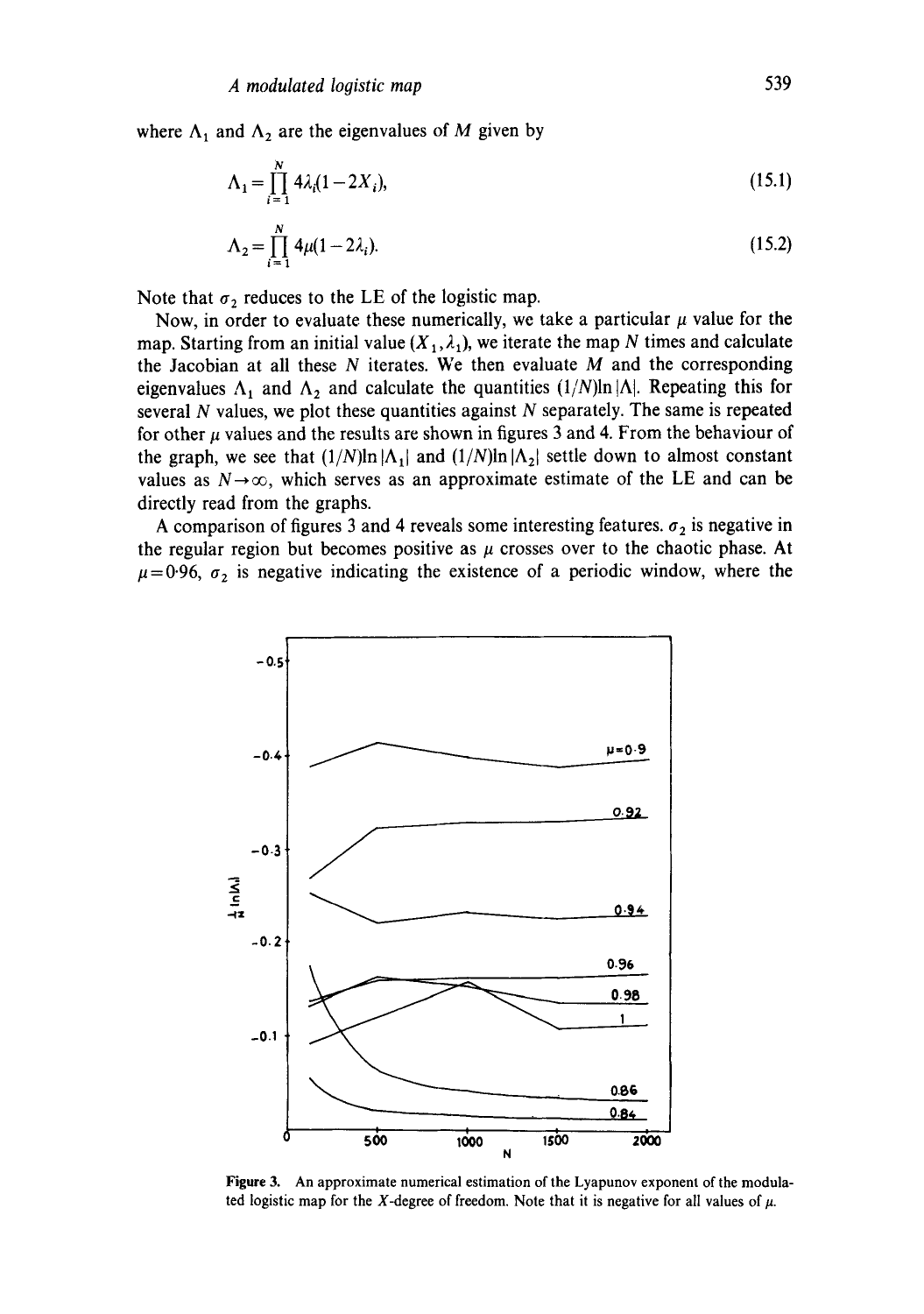

Figure 4. Lyapunov exponent for the  $\lambda$ -degree of freedom which is same as that of the logistic map. As  $\mu$  increases to  $\mu_{\infty}$ , and above, the LE cross over from a negative to positive value reaching ln 2 for  $\mu = 1$ . At  $\mu = 0.96$  the value is negative indicating the presence of a periodic window.

behaviour is once again regular. As we increase  $\mu$ ,  $\sigma_2$  increases steadily and reaches a value  $\sim$  ln 2 corresponding to  $\mu$  = 1. (There are several periodic windows in between with negative  $\sigma_2$  values which cannot be seen in our graph). The behaviour of  $\sigma_1$  is quite different. It is always negative irrespective of whether we are in the regular region or chaotic region. It has a small negative value in the regular region and reaches its maximum when the system just crosses over to the chaotic state. With further increase in  $\mu$ , its value is reduced.

The fact that the LE for the  $X$ -degree of freedom is always negative can be understood in the following way. The modulated logistic map is a two-dimensional noninvertible map of a square interval  $[0, 1]$  on to itself. A bounded chaotic motion, as shown by the system, is not possible if it has positive LEs for both the degrees of freedom because, in that case, an initial phase volume will expand for ever making the system unstable. This naturally restricts  $\sigma_1$  to negative values.

Now, LE is a measure of the exponential separation of nearby points in phase space and hence is proportional to the rate of loss of information regarding the state of the system (Shuster I984). Also, the degree of chaos in a system can be measured in terms of this rate of loss of information. The logistic map has a single positive LE in the chaotic phase whereas the modulated logistic map has by definition two LEs  $\sigma_1$  and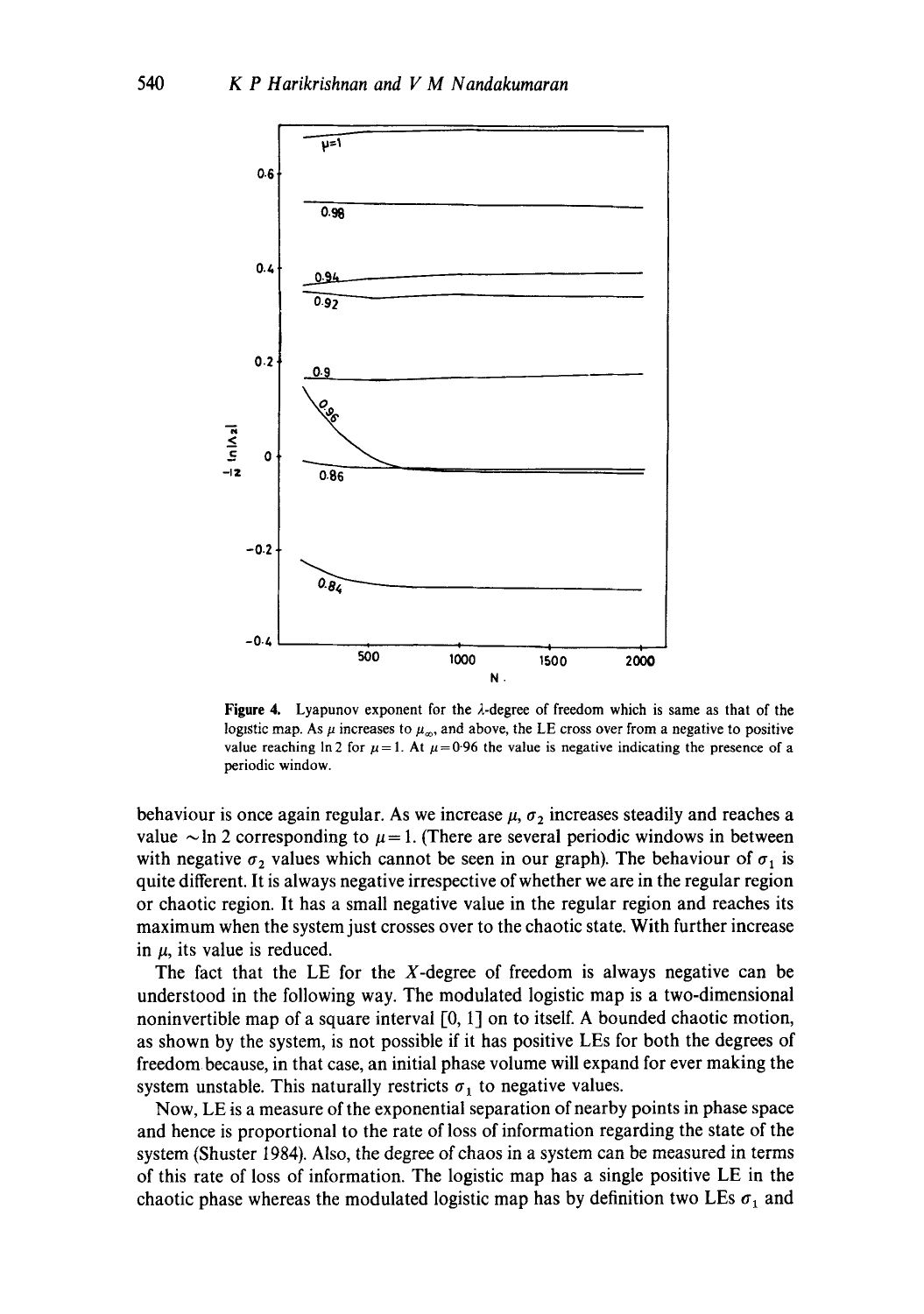$\sigma_2$ . Such a system turns chaotic when at least one LE becomes positive. Since  $\sigma_1$  is always negative, the rate of loss of information contained in a cell of phase space of the modulated logistic map is less compared to that of the logistic map. In other words, we can say that the system which results by modulating the parameter of the logistic map is less chaotic than the logistic map itself. This is in agreement with a recent observation by Tomita (1984).

In order to get a better comparison of the chaotic regions of the two systems, we have computed the power spectrum for the modulated and unmodulated cases, for  $\mu$  = 0.98, which are shown in figures 5 and 6 respectively. It is easily seen that figure 6 contains more frequency components than figure 5 which supports our conclusion.



Figure 5. Power spectrum of the modulated logistic map for  $\mu = 0.98$ .



Figure 6. Power spectrum of the logistic map for  $\mu = 0.98$ .